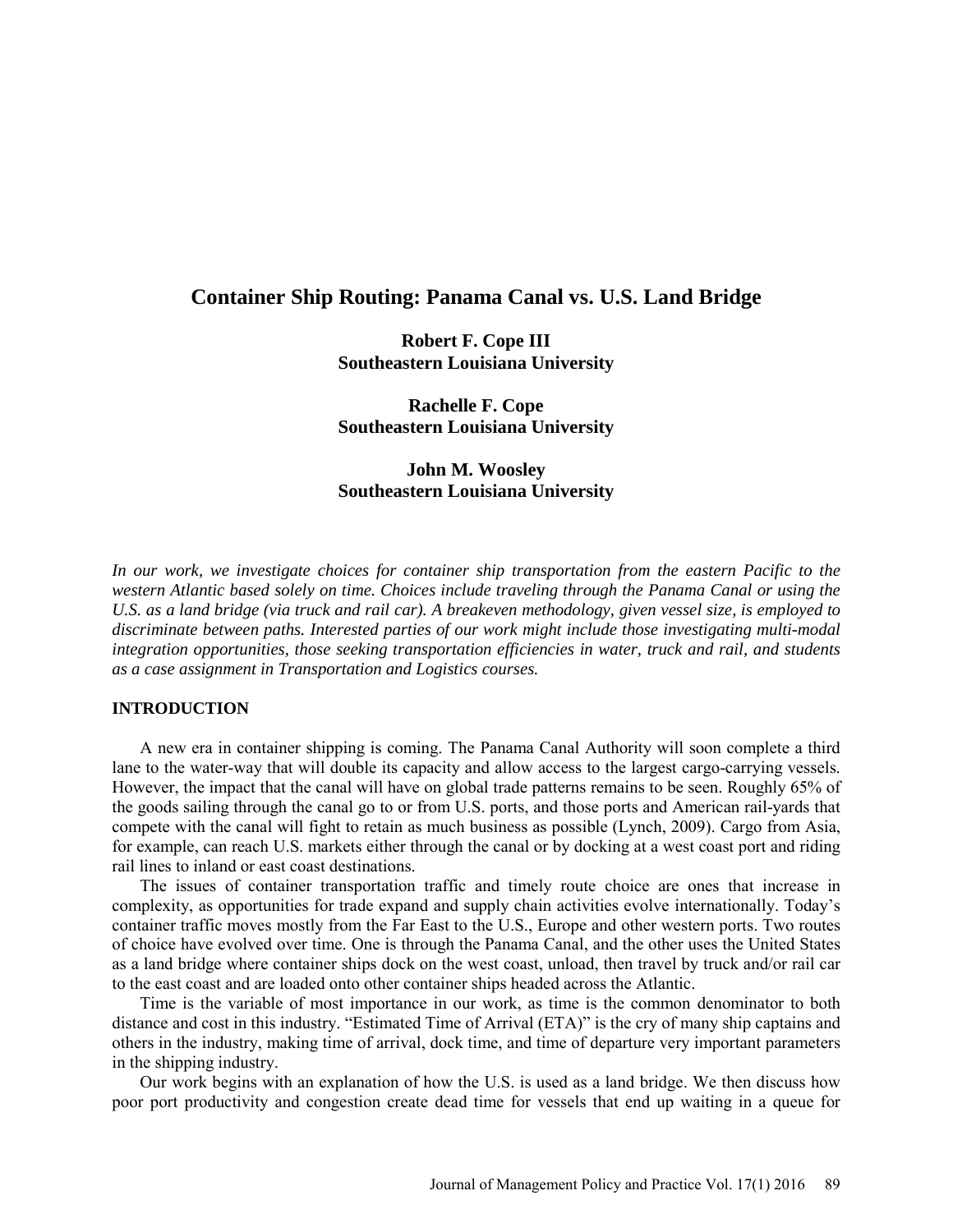service. We then give careful consideration to the impact of the Jones Act in restricting U.S. maritime commerce. Next, we discuss how canal expansion in Panama stands ready to alleviate port productivity and congestion problems by moving cargo to other areas for dispersion. Finally, we move to the development of our modeling methodology for determining best choice routing – through the Panama Canal or the U.S. land bridge.

### **THE U.S. LAND BRIDGE AND WEST COAST PORT TRAFFIC**

European bound cargo from Asia has several options for reaching its destination. One would be to go west over many treacherous mountain ranges and several seas. Customs stops are required by many countries along the route, making the trip quite long and segmented. Another route would be to go east across the Pacific Ocean, cross the U.S. by rail or highway, then cross the Atlantic Ocean to reach Europe. This path takes the freight through only one country, requiring only one customs checkpoint. It is obvious that the second option may be longer in miles, but stands to be shorter in time, prompting those in the global transportation industry to refer to it as a "land bridge" across the U.S. When time is the important factor, the U.S. "land bridge" is the option many use. However, there is one bottleneck along the way – the U.S.'s west coast ports.

The Ports of Los Angeles and Long Beach are the first and second busiest container ports in the U.S, respectively. The Port of Los Angeles is located just north of the Port of Long Beach on the California coastline. Together, the two ports are known as the San Pedro Bay Ports. These two ports handle more than 40% of the nation's total containerized cargo import traffic and 24% of the nation's total exports (Port of Long Beach, 2007). Combined, the San Pedro ports moved 1.16 million containers in January 2012, up from 1.14 million a year earlier (White, 2012).

In turn, the large amount of cargo traffic has led to a rise in congestion at the two bustling ports. Such deep draft ports experience delays as space for increasing volumes of import and export cargo is limited by environmental and community concern factors. Congestion also occurs when vessels arrive at the same time rather than dispersed throughout the week (U.S. Department of Transportation, 2009). The time lost as a result of this bottleneck can be 3 to 6 days depending on the season (Conway Consulting, 2008). Even when ports can berth and unload ships quickly, the increasing size of container ships is moving congestion from ports to access roads, rail and highways (U.S. Department of Transportation, 2009). Such delays and congestion at the Long Beach and Los Angeles ports have shippers and receivers looking for more reliable, efficient options for transportation.

#### **THE JONES ACT**

The Merchant Marine Act of 1920, commonly referred to as the Jones Act, is a U.S Federal statute that regulates maritime commerce in U.S. waters and between U.S. ports (Brackins, 2009). Two parts of the Jones Act are of specific importance. The first part heavily supports American built, owned, and staffed ships. This was accomplished by restricting shipping and passenger trade within the U.S. to American-owned or American-flagged ships, and specifying that at least 75% of a ship's crew must comprise American citizens. In the second part of the Jones Act, the use of foreign parts and labor in ship construction and repair was also greatly restricted. This section of the Jones Act was created to produce a strong, well staffed merchant marine that could be responsible for efficiently serving the U.S. (Smith, 2010).

It is important to realize that at the time the Jones Act was enacted, a strong, resilient merchant fleet was crucial for a country's success and commerce. Today, the effects of the Jones Act have been felt widely in the shipping industry as foreign cargo vessels are not allowed to travel port-to-port in the U.S. – they must drop off and pick up only. In comparison to other nations that lack such cabotage restrictions, there has been a noticeable decline in the U.S. shipping fleet, losing out to the competition of other nations using alternate routes (Brackins, 2009).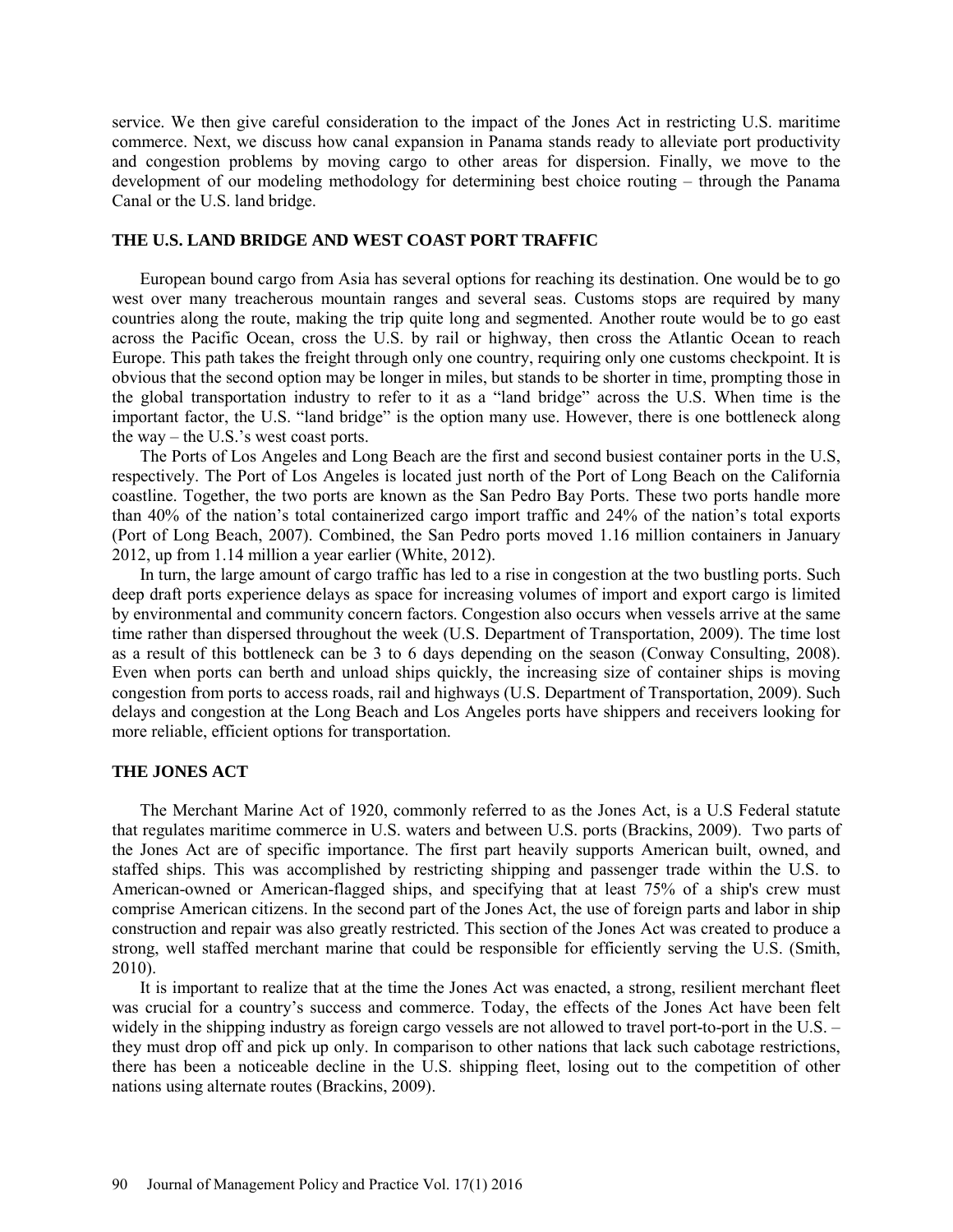#### **THE PANAMA CANAL**

The Panama Canal opened in 1914 and instantly revolutionized water transportation. For ships steaming between California and the east coast of the U.S., the canal turned a 15,000 mile journey around Cape Horn into a relatively swift 6,000 mile jaunt (Lynch, 2009). The current expansion includes dredging the existing channel to the depths needed for the largest cargo vessels. Table 1 contrasts the lock dimensions of the original canal lanes and the new lane.

| (Panama Canal Authority, 2006) |                               |                                     |                                  |                                    |
|--------------------------------|-------------------------------|-------------------------------------|----------------------------------|------------------------------------|
| <b>Dimensions</b>              | <b>Current Locks</b>          | <b>Panamax</b>                      | <b>New Locks</b>                 | <b>New Panamax</b>                 |
| Length                         | $320.04 \text{ m}$ (1,050 ft) | $294.13 \text{ m} (965 \text{ ft})$ | $427 \text{ m}$ (1,400 ft)       | $366 \text{ m}$ (1,200 ft)         |
| Width                          | $33.53$ m (110 ft)            | $32.31 \text{ m} (106 \text{ ft})$  | 55 m $(180.5 \text{ ft})$        | $49 \text{ m}$ (160.7 ft)          |
| Draft                          | $12.56$ m $(41.2$ ft)         | $12.04 \text{ m} (39.5 \text{ ft})$ | $18.3 \text{ m} (60 \text{ ft})$ | $15.2 \text{ m} (49.9 \text{ ft})$ |
| <b>TEUs</b>                    |                               | 5,000                               |                                  | 12,000                             |

# **TABLE 1 PANAMA CANAL LOCK COMPARISONS**

The centerpiece of the expansion is the pair of massive new locks at the Pacific and Atlantic canal entrances. Today, the largest ships that can use the canal are the *Panamax* class, capable of carrying about 5,000 standard shipping containers. They squeeze through the waterway's 110-foot-wode locks with just 2 feet to spare on either side (Lynch, 2009). Wider, deeper and longer than the existing portals, the new locks will handle a class of bigger ships known as *New Panamax* vessels, the world's largest cargo carriers, which can haul more than twice as many containers.

#### **METHODOLOGY FOR ROUTE CHOICE**

The methodology for route choice compares the sum of expected times and deviations from an import point to an export point on each side of the U.S. land bridge against the sum of expected times and variances using the Panama Canal. It is straightforward, but based on several assumptions:

- 1. Cost is not an issue. Any costs that arise will be passed on to the customer.
- 2. Import and export container ports work around the clock for loading, unloading, sorting, and preparing for additional container transportation.
- 3. There is adequate rail and highway infrastructure support, and an ample supply of trucks and rail cars to ferry containers across the U.S.
- 4. Container vessels of similar size are waiting at east coast ports to complete the journey.

Our expected time functions and three step methodology follows.

#### Calculation of Expected Travel Time across U.S. Land Bridge ( $\mu_{lb}$ )

$$
\mu_{\rm lb} = (t_{\rm i} + t_{\rm r} + t_{\rm t} + t_{\rm e}) + \sigma_{\rm lb} \tag{1}
$$

Where  $t_i$  = time at an importing port;  $t_r$  = time on a rail car;  $t_t$  = time on a truck, and  $t_e$  = time at an exporting port. A similar structure is used to determine the variance for the land bridge.

$$
\sigma_{\rm lb}^2 = (\sigma_{\rm i}^2 + \sigma_{\rm r}^2 + \sigma_{\rm t}^2 + \sigma_{\rm e}^2) \tag{2}
$$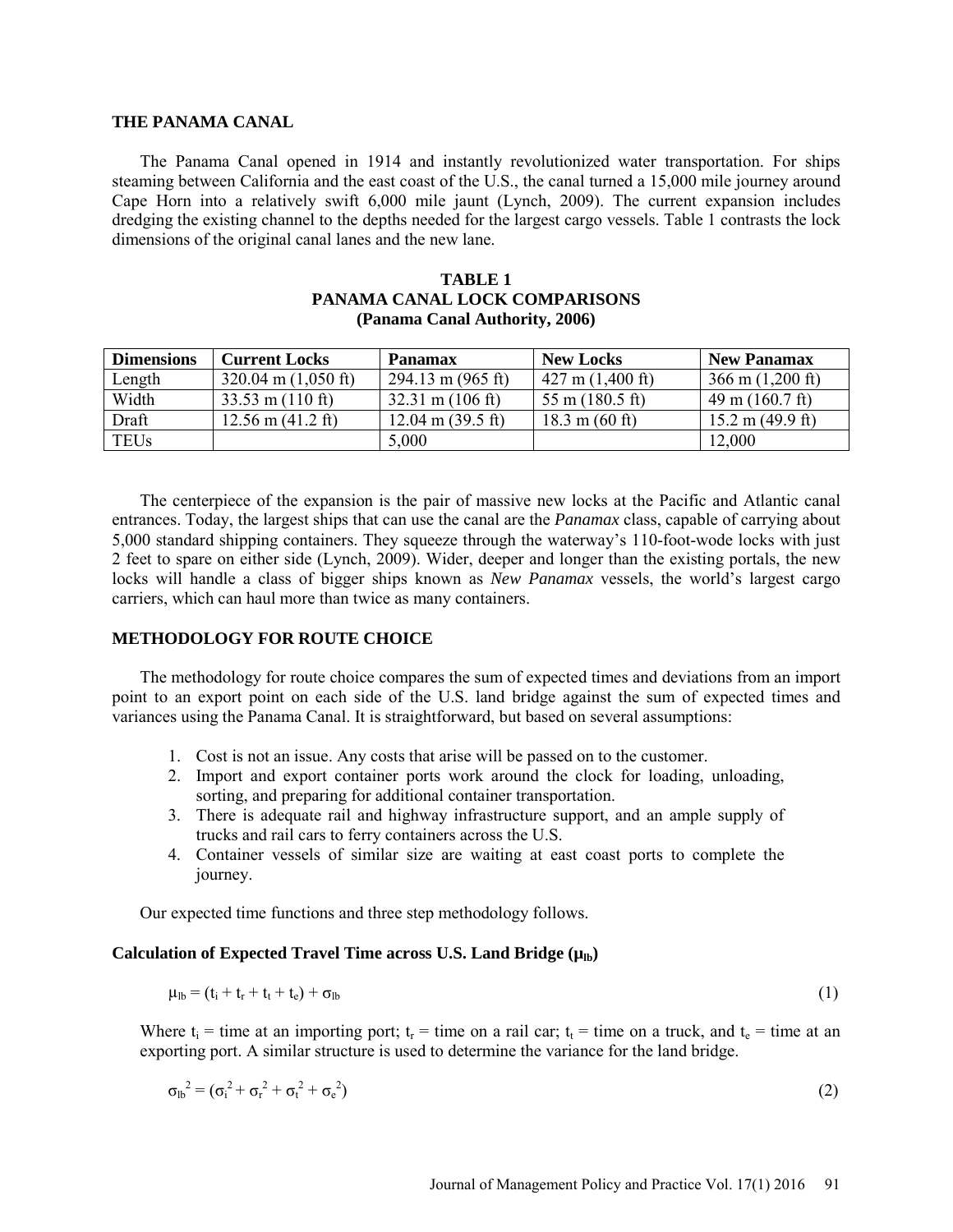#### Calculation of Expected Sailing Time via the Panama Canal ( $\mu$ <sub>s</sub>)

$$
\mu_{\rm s} = (t_{\rm ie} + t_{\rm pc}) + \sigma_{\rm s} \tag{3}
$$

Where  $t_{ie}$  = sailing time from an import point to an export point, and  $t_{pe}$  = time through the Panama Canal. A similar structure is also used to determine the sailing variance.

$$
\sigma_s^2 = (\sigma_{ie}^2 + \sigma_{pe}^2) \tag{4}
$$

#### **Step 1: Evaluation of Time based on Container Ship Size**

Using equations  $1 \& 2$ , determine the expected total travel time across the U.S. land bridge from import point to export point for each container ship size of interest. Placing this data in a table may help during analysis.

## **Step 2: Evaluate Sailing Time using Panama Canal**

Using equations  $3 \& 4$ , determine the necessary sailing time through the Panama Canal traveling from the same import and export points selected earlier. This value should be valid for any size vessel.

#### **Step 3: Analysis**

Inspect the container ship-land bridge travel times for a "breakeven" point created by the travel time through the Panama Canal. Linearly interpret the "breakeven" vessel size. Assign smaller ships to the U.S. land bridge and larger ships to the Panama Canal route. Total travel time should be minimized for a given size vessel.

## **CONCLUSIONS AND FURTHER STUDY**

After reviewing the Panama Canal's exciting expansion news, we find that the U.S. transportation industry is poised for a revolution in container cargo movement in the near future. We studied the choice between traveling the U.S. land bridge or the Panama Canal using only one west coast and one east coast port – abiding by Jones Act restrictions. However, other maritime and Canadian opportunities may exist in the future creating a network of routes from which to choose.

Through the methodology presented here, we have been able to discriminate between route choices for container vessels based solely on ship size and time. In future research, we plan to explore more of the economic effects on commerce associated with shifts to and from the land bridge and the canal. The objective is to transfer a "perfect" shipment from point A to point B as cheaply, quickly and consistently as possible (Bowersox, et al., 2010). However, in the long run we expect that delivery speed (time) will still be the variable of interest in the shipping industry.

#### **REFERENCES**

- Bowersox, D., Closs, D., & Cooper, M. (2010). *Supply Chain Logistics Management*, 3rd edition, Boston: McGraw-Hill Irwin.
- Brackins, D. (2009). "The negative effects of the Jones Act on the economy of Hawaii." Retrieved July 25, 2010, from http://www.hawaiiliberty chronicles.com/?p=2237.
- Conway Consulting. (2008). "Cargo Case Study Port San Antonio." Retrieved November 22, 2011, from [http://www.portsanantonio.us/StoreImages/collateral/lazarocardenas-pg1-2.pdf.](http://www.portsanantonio.us/StoreImages/collateral/lazarocardenas-pg1-2.pdf)
- Lynch, D. (August 6, 2009). "For Panama Canal, a new era of trade is coming." *USA Today*, 1A & 6A.
- Panama Canal Authority (Canal De Panama'). (2006). *Master Plan 2005-2025 Report*. Retrieved

September 15, 2011, from http://www.pancanal.com/eng/indx.html.

Port of Long Beach. (2007). "Ports impact on economy growing." Retrieved November 10, 2011, from [http://www.polb.com/news/displaynews.asp?NewsID=137.](http://www.polb.com/news/displaynews.asp?NewsID=137)